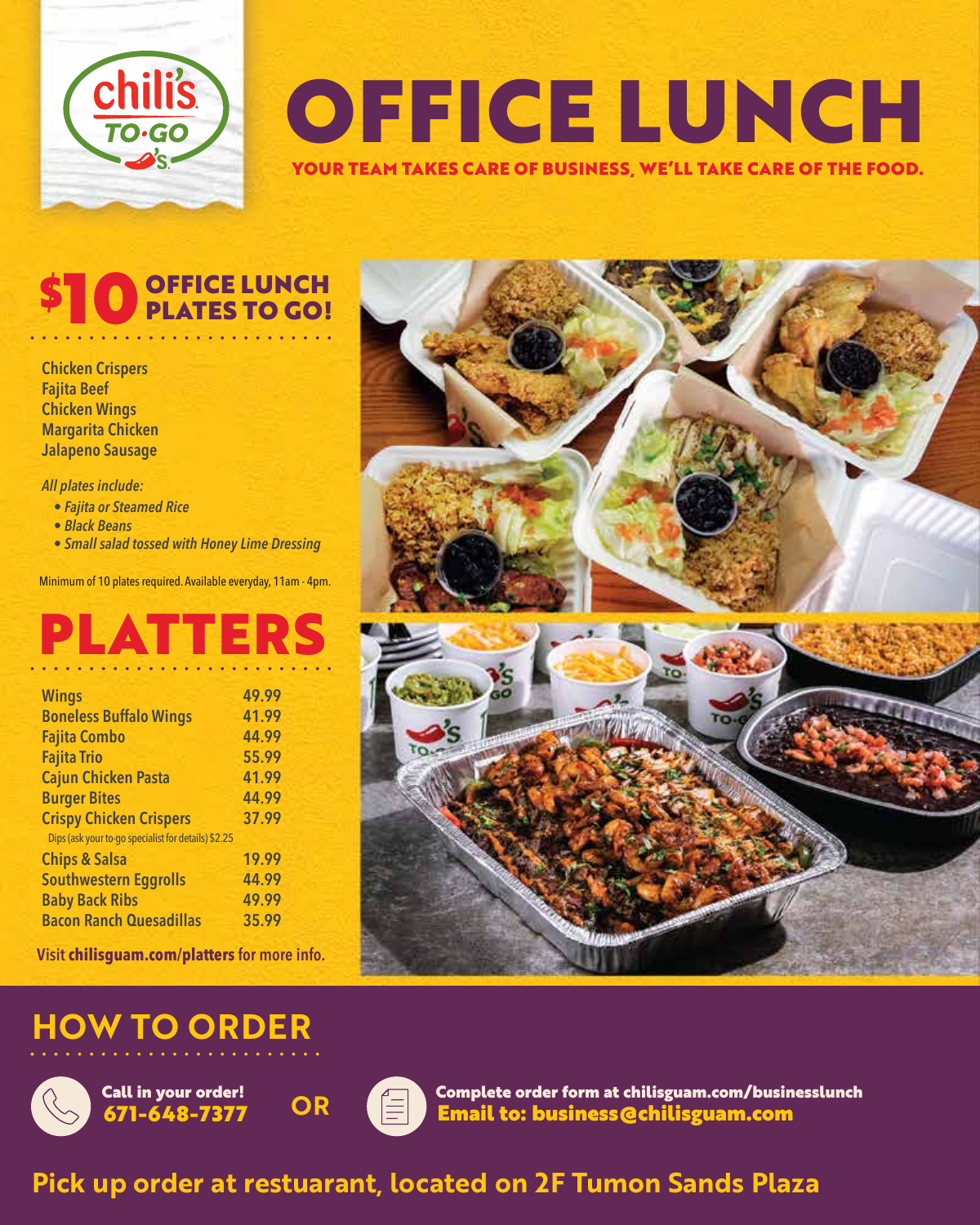

# OFFICE LUNCH ORDER FORM

| Pick-Up Date: ___________________________ Pick-Up Time: __________________                                  |  |                                                                                      |          |
|-------------------------------------------------------------------------------------------------------------|--|--------------------------------------------------------------------------------------|----------|
| Lunch Plates are available daily, 11am - 4pm.<br>Platters are available daily, 11a.m. - 9 p.m.              |  |                                                                                      |          |
| Pay over phone<br>Call: 671-648-7377                                                                        |  | <b>CC Authorization</b><br>Complete CC Authorization form and include with this form |          |
| <b>LUNCH PLATES</b>                                                                                         |  | PLATTERS                                                                             |          |
| Order Qty:                                                                                                  |  | Order Qty:                                                                           |          |
| Chicken Crispers                                                                                            |  | Wings                                                                                | 49.99    |
| Fajita Beef                                                                                                 |  | <b>Boneless Buffalo Wings</b><br>$\overline{\phantom{a}}$                            | 41.99    |
| Chicken Wings                                                                                               |  | Fajita Combo<br><u> 1999 - John Barnett</u>                                          | 44.99    |
| Margarita Chicken                                                                                           |  | Fajita Trio                                                                          | 55.99    |
| Jalapeno Sausage                                                                                            |  | Cajun Chicken Pasta<br><u> 1999 - Johann Barnett, f</u>                              | 41.99    |
| All plates include: Fajita or Steamed Rice, Black Beans<br>and Small salad tossed with Honey Lime Dressing. |  | <b>Burger Bites</b><br>________                                                      | 44.99    |
|                                                                                                             |  | Crispy Chicken Crispers                                                              | 37.99    |
|                                                                                                             |  | Dips (6oz)                                                                           | 2.25 ea. |
| Minimum of 10 plates required.<br>Available everday from 11a.m. - 4p.m.                                     |  | Honey Chipotle Honey Mustard Ranch BBQ Wing Sauce Blue Cheese                        |          |
|                                                                                                             |  | Chips & Salsa                                                                        | 19.99    |
|                                                                                                             |  | Southwestern Eggrolls                                                                | 44.99    |
|                                                                                                             |  | <b>Baby Back Ribs</b><br>$\frac{1}{2}$                                               | 49.99    |
|                                                                                                             |  | Bacon Ranch Quesadillas                                                              | 35.99    |

*Visit chilisguam.com/platters for more info. Platters are available for order everyday, 11a.m. — 9 p.m.*



671-648-7377 Call in your order!



Complete this form (available for download at chilisguam.com/businesslunch) **OR** Complete this form (available for download at chilisguam.<br> **OR** Email to: business @chilisguam.com

Orders must be picked up at Chili's Grill & Bar, located on 2F Tumon Sands Plaza.